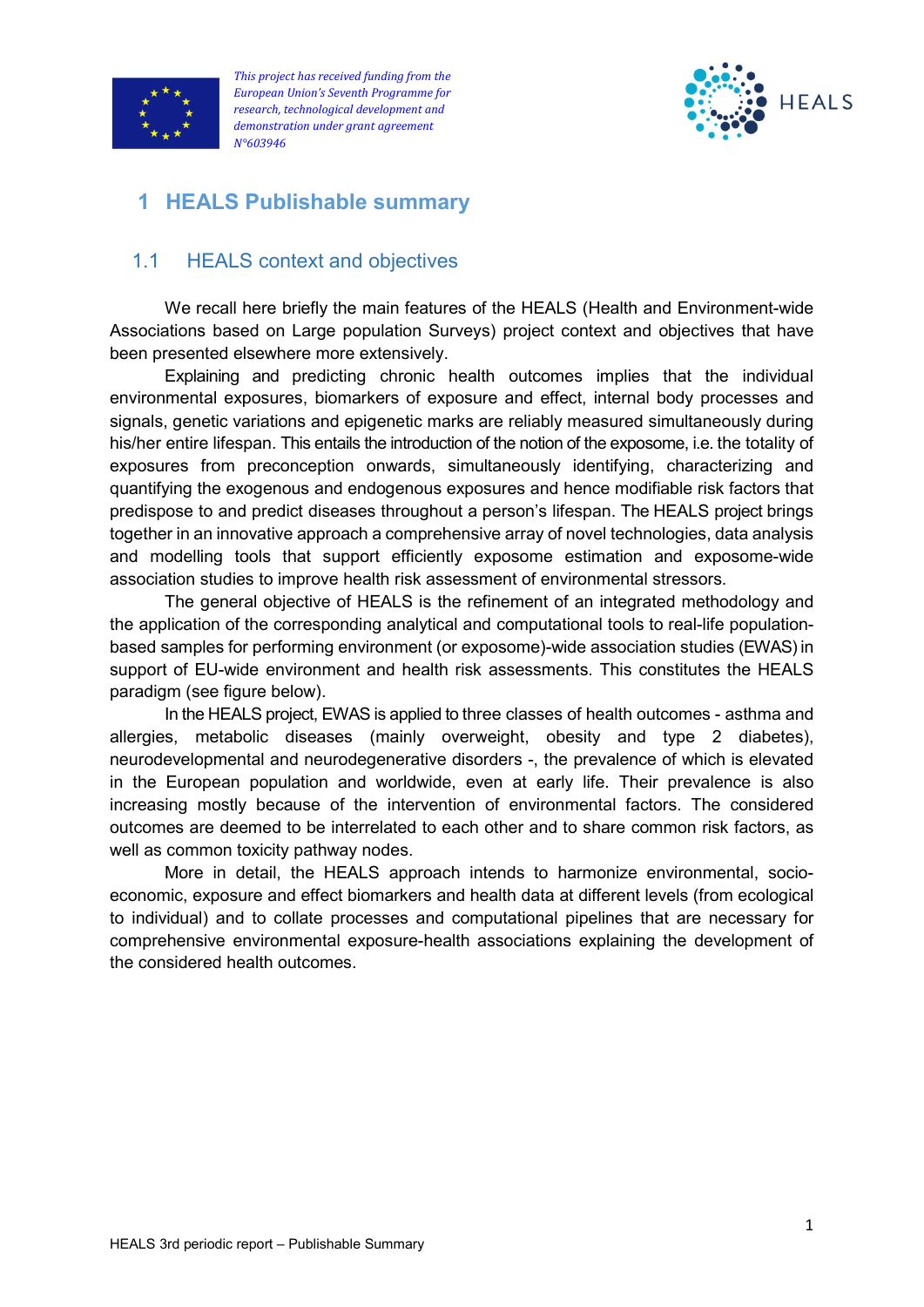

The overall HEALS approach is verified and refined in a series of pre-existing population studies across Europe including singletons and twin cohorts and registries, accounting for different class of ages, levels of environmental exposure, windows of exposure, socio-economics, biomarkers of exposure and effects and epi/genetic variability, with focus on the above mentioned health outcomes. It is successively applied in a pilot environmental EXposure and Health Examination Survey (EXHES) of children including sets of singletons and of twins with matched singletons (each twin's pair having also a matched singleton) and their parents covering ten EU Member States.

To attain its objectives, the HEALS project has been structured in 7 streams and 20 workpackages (WPS). And this work organisation has been effective with most of the objectives and technical goals of the period 19 – 36 months achieved. Six streams are still active.

For the third period of work, the specific objectives comprised:

- 1) the completion of the internal exposome in the pre-existing data
- 2) the completion of external exposome in the pre-existing data
- 3) the conduction of EXHES
- 4) and as a permanent objective, the continuation of reporting, networking, disseminating and training at the national and international level.

More up-to-date information on HEALS can be found at the project public website http://www.heals-eu.eu/.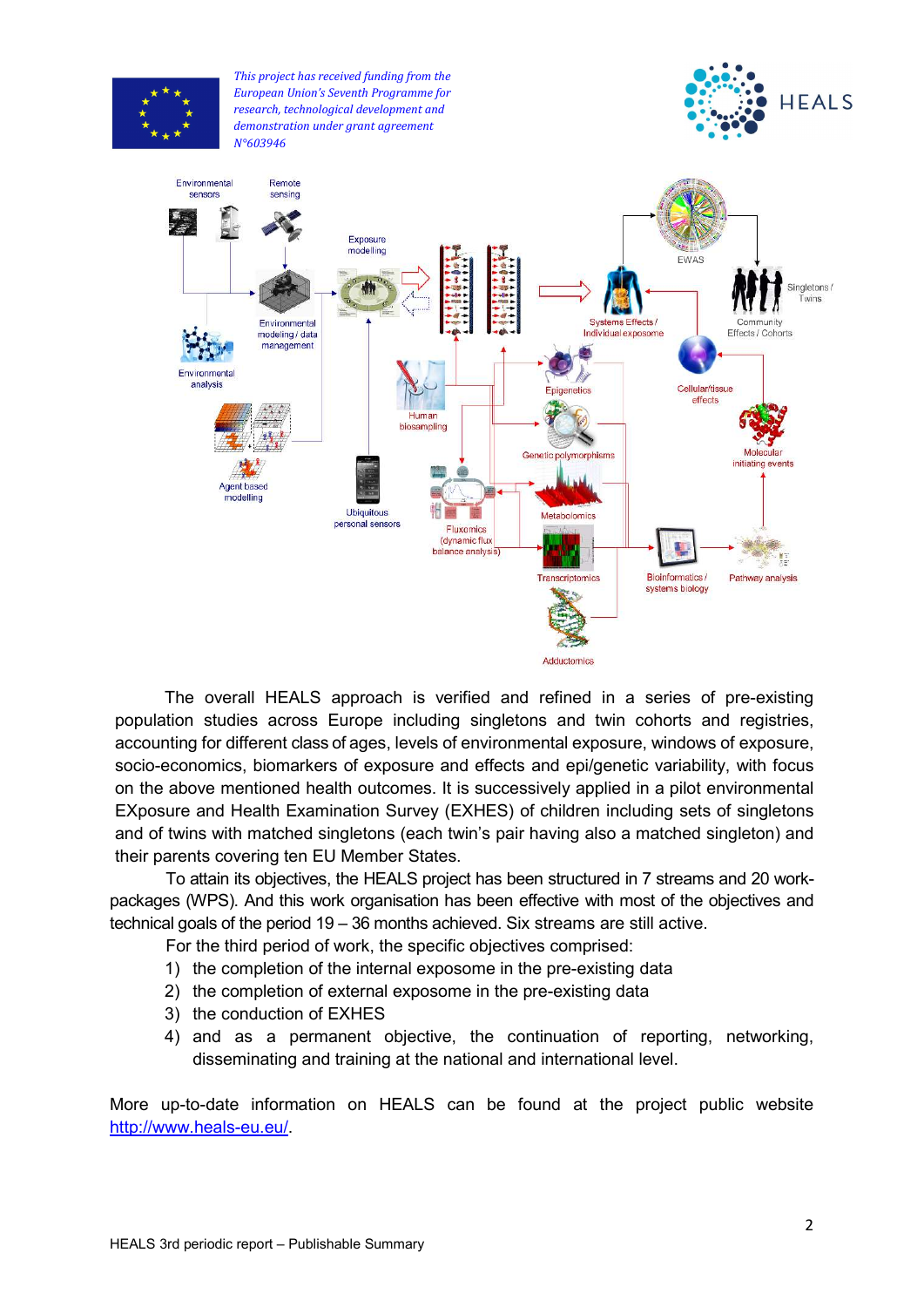



## 1.2 Work performed and results achieved in the third period

## Main results

Major achievements consist in the creation of unique databases of exposures and health at the European level and the identification of algorithms, models, tools for exploring them and thus unravelling the exposome. First results on health determinants have been obtained. The activities of reporting, networking, disseminating, training are continuing in a successful way.

### Databases

### Health data:

A harmonized database containing datasets on symptoms, diseases, phenotypes from pre-existing studies of singletons and twins is presently available. So far, it contains records for more than 50000 individuals, most followed-up in time, some since birth and even in utero life. Almost half are twins, which will allow investigating the proper role of environment and epigenetic marks in monozygotic twins sharing the same genetic background. This dataset is presently expanding to accommodate other health data from other datasets. Because of the heterogeneity of data, harmonization and standardization of the data was performed. New data are being collected in EXHES that has started in 9 countries and is even finished in 1 country (Germany) for a total of almost 2000 mother-child pairs.

### Internal exposome:

During the 3rd period, the work has progressed consistently towards the implementation of the HEALS conceptual framework in terms of the internal exposome through the enhancement and development of different interdisciplinary components. This allowed us to bring forward the implementation of the tools developed in the project to assess and estimate the internal and external exposome at the individual level and to obtain the first results.

Biomarkers of exposure and effects were compiled from various datasets. Omics have been employed on samples available from existing exposure/disease outcome studies. Progress was made towards the completion of the major objectives in terms of biokinetic modeling for internal dose and exposure reconstruction, the generic multi-route lifetime PBBK model, which includes among others gestation and breastfeeding and incorporates in utero exposure and mixtures interactions and novel bioinformatics for predictive biomarkers discovery. In addition, information from other existing initiatives on omics was collected and links to other omics databases were made accessible.

## External exposome:

Two harmonized databases were built: one containing risk factors from pre-existing population-based studies of singletons and twins, and the other the exposure data available at the European level. A considerably large number of environmental data sets including food contamination have been identified, collected and analysed for their quality (assessing their QA/QC procedures). Environmental factors are assessed at various levels ranging from the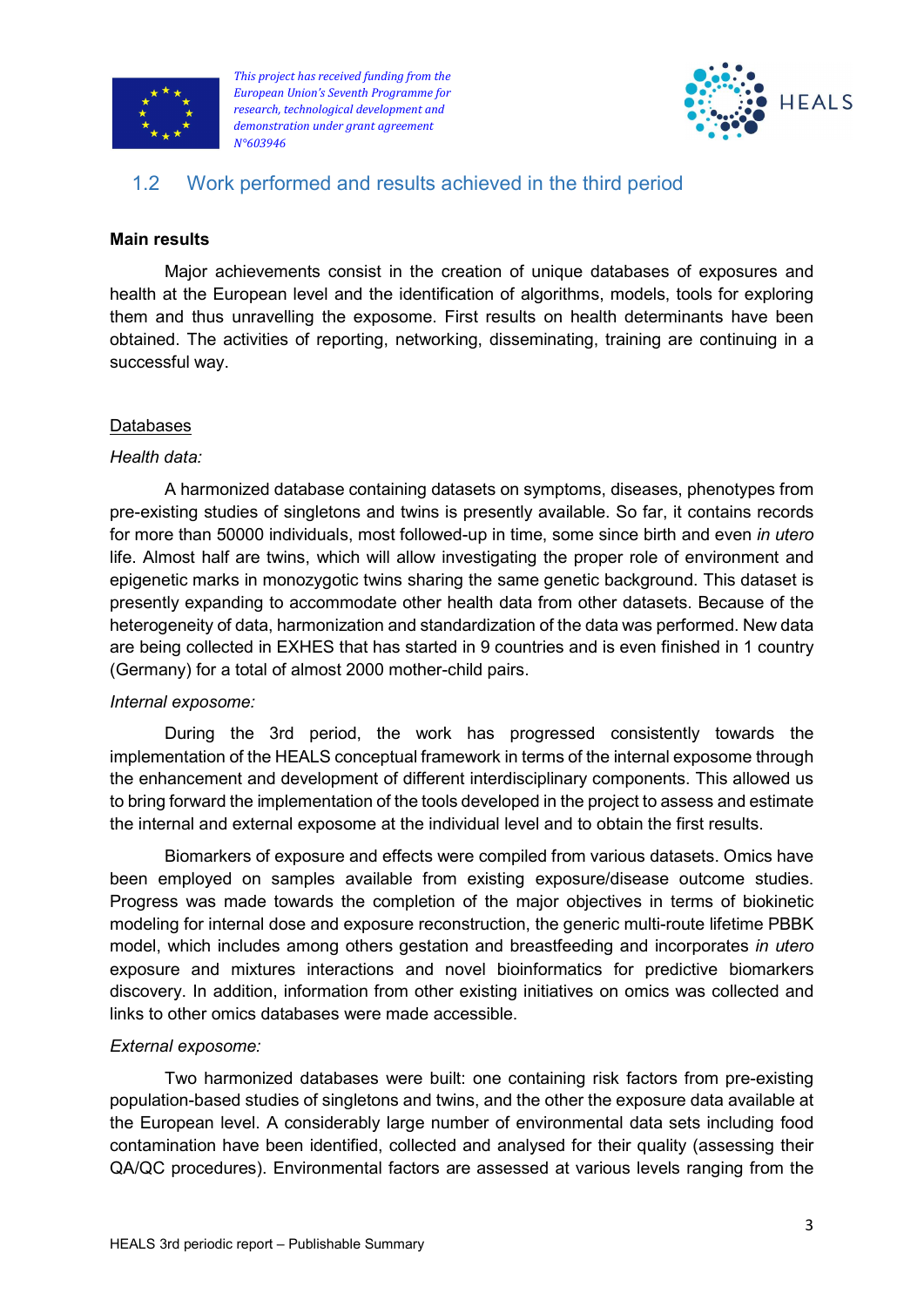



ecological to the individual. A probabilistic exposure modelling framework to assess external exposure to chemicals for selected population groups was established. Data on non specific environmental determinants of exposure (social economic, community characteristics, health care system…) were also modelled and collected. Model derived information was recorded. The HEALS Environmental Data Management System (EDMS) was implemented to pull together the totality of the available environmental data. First application of exposure data were conducted.

To sum up, in terms of databases we have concluded:

- The creation of a large harmonized dataset of general population and twin data in view of EWAS. Initiatives have been taken to share existing epidemiological data and biospecimens in view of conducting pooled analyses in addition to study-specific analyses.
- Establishment of the HEALS Environmental Data Management System (EDMS) containing the environmental data necessary for assessing the external exposome
- A database of metabolites and metabolic pathways associated with phenotypes of adverse health outcomes to reconstruct the internal exposome
- The HEALS GeoData platform has been developed containing exposome and health data at the European data
- The EXHES database using e-EXHES to convey in EDMS and the HEALS GeoData platform.

All datasets collected are referenced in space and time and are going to be collated in the HEALS plateform (GeoDatabase), a unique tool for the investigation of exposome that we expected to become a key resource for the exposome and environmental health academic, research and regulatory communities.

### Modeling and EWAS

Methodological advancements consisted of:

- Establishment of the methodological framework for EWAS
- Methodologies for linking omics technologies to population studies
- Implementation of generic multi-route lifetime PBBK
- Review and gathering of methods in bioinformatics for descriptive and predictive data mining
- Applications of SES-informed exposure and risk model to population data and Agent Based Modeling (ABM)
- Development of imputation methods and machine learning have been applied to prevent the consequences of the lack of missing data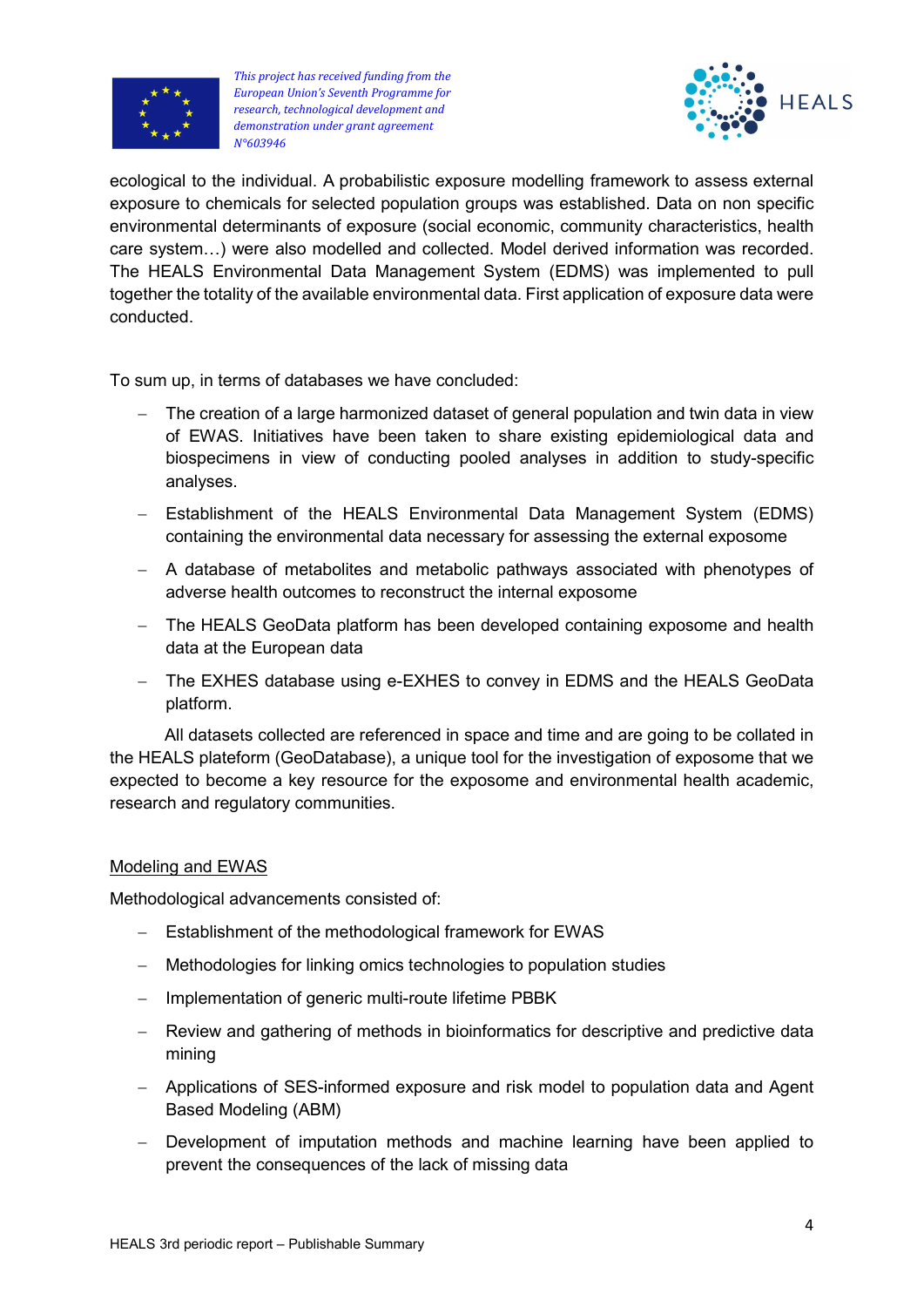



- Bioinformatics was applied to omics.

As a consequence, revision of the methods to be applied in EWAS has progressed. They have been applied to asthma and to metabolic diseases (overweight, obesity and diabetes 2) respectively. In terms of the internal exposome, suitable data mining techniques for biomarker identification and methods for EWAS were finalized in view of processing mixed data from various sources. Definition of the methodological developments for taking into account of socio-economic status in the exposome approach was also finalized. Using the results from a task force and further literature searches, we were able to create preliminary 'rules' for our Agent Based Modeling (ABM) platform. Omics analysis have been conducted in urine and blood samples. DNA have been used for methylome analysis in 128 samples. The resulting idat output files of intensity have been shared on the HEALS/AUTH server. At the time of this reporting raw data import, conversion of methylated and unmethylated signals to beta values and normalization have been performed from AUTH partner using the R programming language. Pathway analysis is still on going.

### Additional results

Among additional major milestones reached during this reporting period the following are key:

- Review of the recent literature about exposure and health association studies, and about biomarkers of exposure and their effects on health outcomes under study in HEALS have been conducted (asthma and allergy, neurodevelopmental and neurodegenerative problems and metabolic disorders, namely childhood obesity and type 2 diabetes).
- A pilot study testing the reliability of personal and remote sensors for monitoring of individual exposure was conducted in 5 countries. It provided recommendations for the EXposure and Health Examination Survey (EXHES) field campaign.
- The CANARIN, a remote sensor able to assess PM1, PM2.5, PM10, T, Hum, pressure and GPS in real time has been validated in France.
- A novel external exposure modelling framework which supports the objectives of HEALS has been developed. The approach makes use of data and models collected within Stream 3 as a whole following a life-course approach of external exposome characterization. For the first time such methodology was applied to a group of ~550 individuals (twins) and showcased the applicability of the methodology to existing studies. This allows to associate and link different life-long multi-stressor exposure profiles to specifics of individuals. Furthermore, this may allow to draw policy-relevant conclusions about population groups of society.
- Regarding the rest of activities, training and dissemination activities: reporting, meeting, networking and disseminating towards scientists but also stakeholders were held.
- In addition, the key training tools are available in the *ad hoc* web-based training portal (HEALS Moodle platform).
- Omics analysis has been performed epidemiological cohort studies, specifically: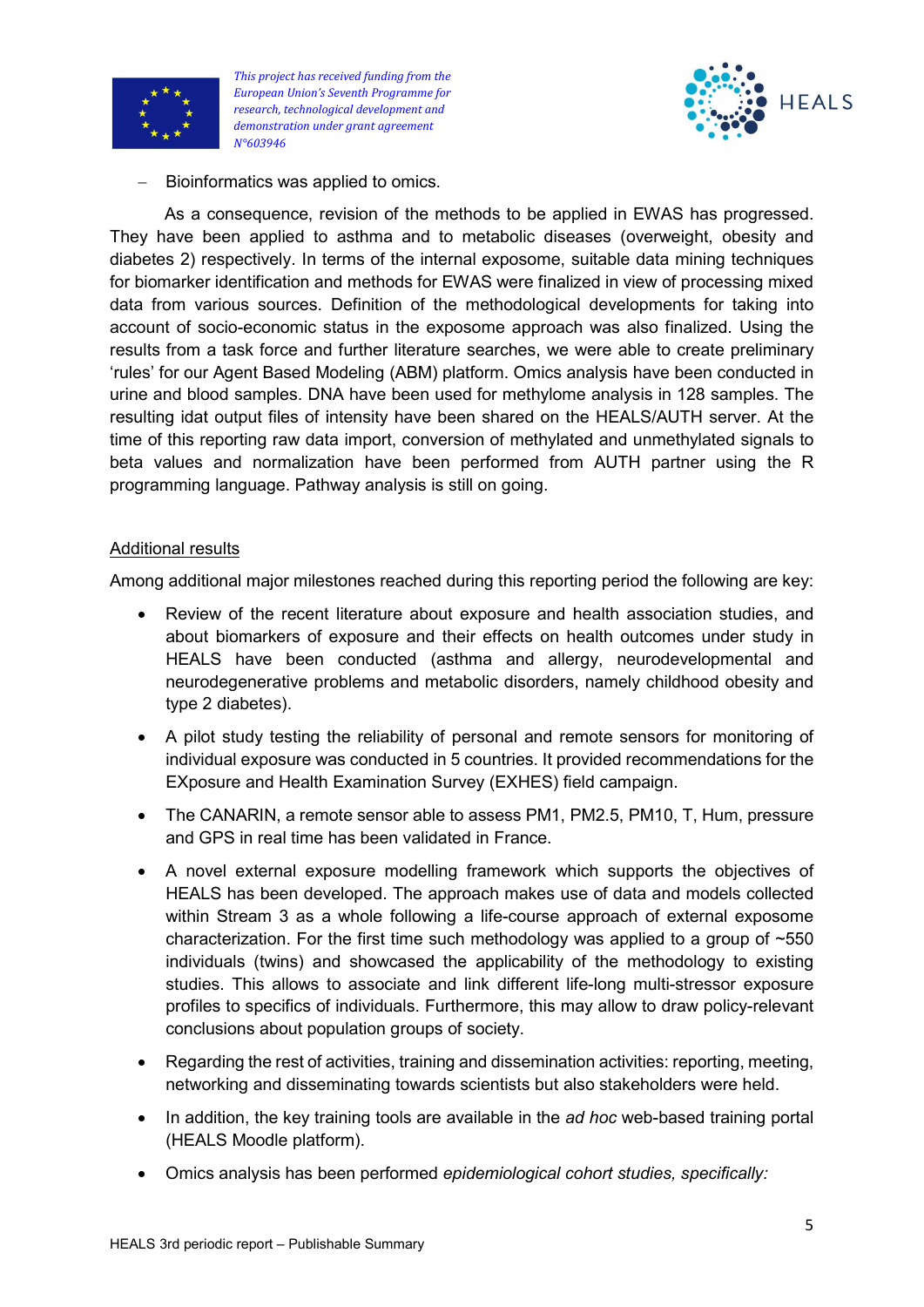



- Repro-PL (PI Kinga Polanska, NIOM), cord blood SNP profiling and DNA methylome analysis, urinary and cord blood plasma metabolomics (NMR, LC-MS)
- Phime (PI Milena Horvat, JSI): urinary and cord blood plasma metabolomics, SNP profiling
- And the ISS twin cohort (PI Eugenia Doggliotti, ISS) adductomics (8-oxodG), antioxidant capacity, metalomics)
- EXHES cohort study has provided:
	- o 154 urine and serum samples from Spain (URV) coming from pregnant women from the three different semesters of the pregnancy have been analysed for metabolomics (NMR, LC-MS)
	- $\circ$  600 urine and serum samples from Germany (UKR), analysis is currently ongoing (NMR, LC-MS)

To the extent of mechanistic understanding for possible omics derived markers of exposure, and/or health status, in vitro models were employed, and more specifically:

- HepaRG (UPD) transcriptomics, MS based proteomics and metwbolomics, after treatment with a mixture of TCDD and alphaendosulfan. Study of the same combination in the human colon cell line Caco2 with an emphasis on the alteration of cell metabolism and mitochondrial function
- HepaRG (UPD) transcriptomics, MS based proteomics, NMR and LC-MS based metabolomics after treatment with a mixture of phthalates and metals, based on results in REPRO PL and PHIME cohorts.
- Lung cells (CERETOX): MS based proteomics

In all the fields, analyses are progressing and results are expected soon. These results will be published in peer-reviewed journals.

As example of investigation of internal exposome. The work was initiated by the collection of existing omics protocols available at the HEALS partners, so to effectively start employing omics on samples available from (1) existing exposure/disease outcome studies; (2) newly developed exposome studies: the HEALS EXHES twin study. This activity has resulted in delivering D5.2, including an extensive overview of protocols and SOPs for omics technologies to be applied to biological samples from HEALS. In addition, some methods have been refined by partner FERA, UM and AUTH, in particular on adductomics and metabolomics. The next step was the application of omics technologies in several models in relation to environmental stressors (a.o. metals, phthalates, dioxins, organophosphates, phthalates) in existing human molecular epidemiological cohort studies:

- Repro-PL (PI Kinga Polanska, NIOM), cord blood SNP profiling and DNA methylome analysis, urinary and cord blood plasma metabolomics (NMR, LC-MS). From NMR metabolomics, 49 and 40 peaks were annotated in case of plasma and urine samples respectively, while from LC-MS/MS urine and plasma metabolomics 380 and 1700 peaks were annotated respectively. All of that resulted in the identification of 274 unique pathways.
- Phime (PI Milena Horvat, JSI): urinary and cord blood plasma metabolomics, SNP profiling. From the NMR analysis, 16 annotated peaks in case of plasma samples from mothers and 17 metabolites in case of children' plasma were annotated. From the LC-MS/MS analysis, 600 peaks in case of plasma samples from mothers were annotated,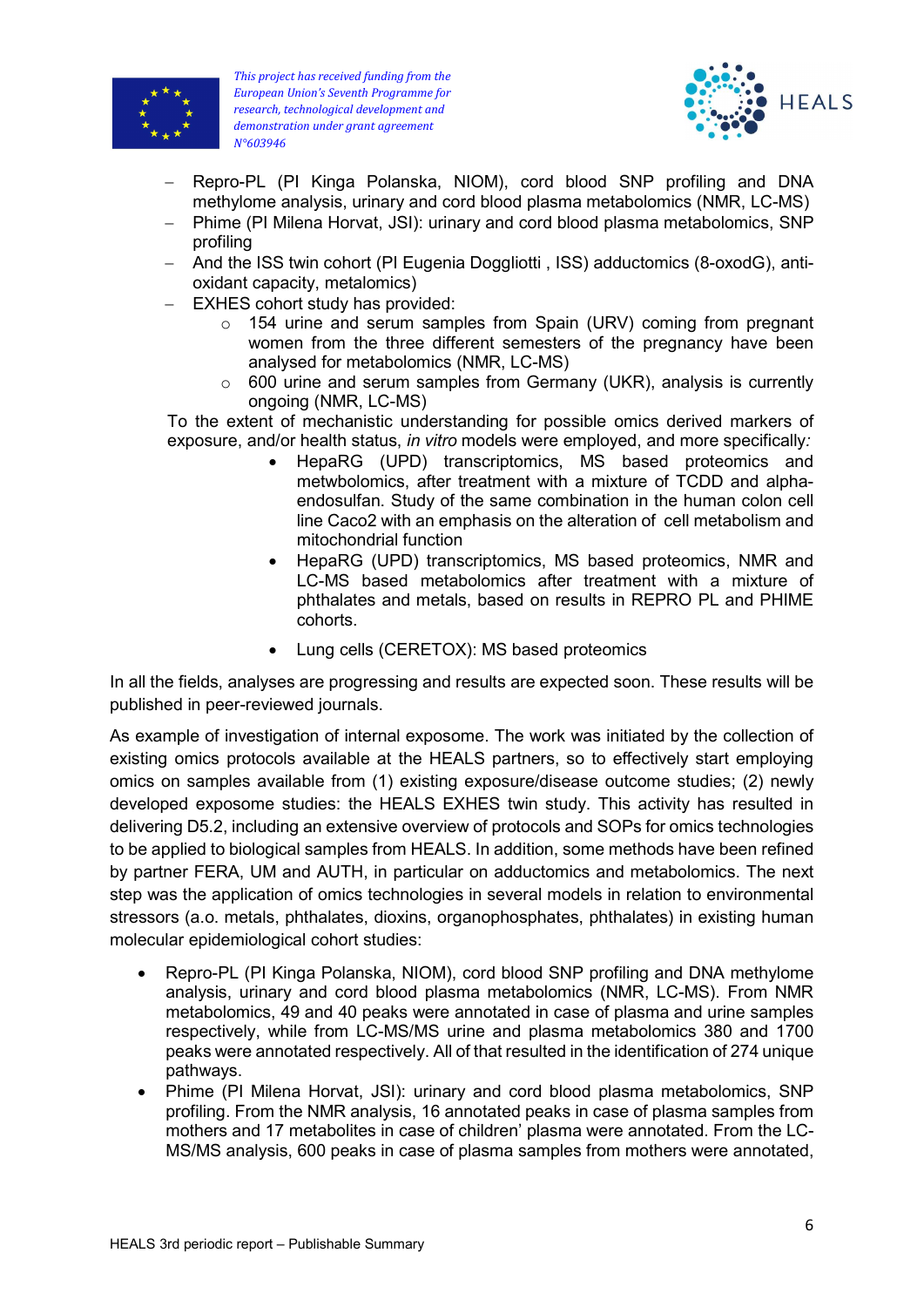



while 800 metabolites were annotated from children plasma samples. Pathway analysis resulted in the identification of 93 unique pathways.

Pathway analysis in case of both studies (Repro PL and Phime) revealed that alterations in urine metabolites are related to the TCA cycle, suggesting impaired mitochondrial respiration; the latter is central to energy metabolism and cellular signaling and plays fundamental roles in synthesis of nucleotides and active transport processes.

To the extent of mechanistic understanding for possible omics derived markers of exposure, and/or health status, in vitro models were employed, and more specifically:

- HepaRG (UPD) transcriptomics, MS based proteomics and metabolomics, after treatment with a mixture of TCDD and alpha-endosulfan. Study of the same combination in the human colon cell line Caco2 with an emphasis on the alteration of cell metabolism and mitochondrial function. Choline, valine and pyruvate level were increased whereas glutamate and citrate were decreased by the TCDD treatment (25nM), suggesting at least a perturbation of the energetic metabolism.
- HepaRG (UPD) transcriptomics, MS based proteomics, NMR and LC-MS based metabolomics after treatment with a mixture of phthalates and metals, based on results in REPRO PL and PHIME cohorts. Integrated pathway-level analysis of transcriptomics and proteomics data revealed that co-exposure to phthalates and heavy metals leads to the perturbation of the urea cycle. Co-mapping of proteomics and metabolomics data revealed that their common drivers are responsible for the homeostasis of metabolic pathways related to choline, phosphatidylcholine, phospholipases and triacylglycerol metabolism. The identification of the urea, phosphatidylcholine biosynthesis I and phospholipases metabolic pathways is of particular interest since these pathways have been also identified in human samples from the REPRO PL and PHIME cohorts.

Lung cells (CERETOX): MS based proteomics. From the analysis it was identified that several targets deregulated in the transcriptome experiments (UPD) were also deregulated at the protein level (CERETOX) in the three experiments performed using LC/MS technology. The results showed that those proteins are mainly related to detoxification response networks (molecular function: organic cyclic and heterocyclic compound binding) and RNA-translation (up-regulation of ribosomal proteins)

### **Dissemination**

A huge amount of papers has been finalized and accepted or are presently submitted (see list in the WP and at the end of this document). So far, whe have 104 papers published in peer-reviewed journals. Amongst the most important journal: LANCET, EHP, JACI, Journal of Applied Toxicology…

Other papers in preparation and to be submitted to peer-reviewed journals include:

- 1. The HEALS methodological framework and study design soon to be submitted in Environmental Health Perspectives.
- 2. "A critical review of how much of the difference in disease between socio-economic and other social groups can be explained by differences in the "group" exposome".
- 3. An overview of results from cohorts/population studies relating adverse health outcomes related to overweight, obesity, diabetes and metabolic disorders to environmental exposures of endocrine disruptors.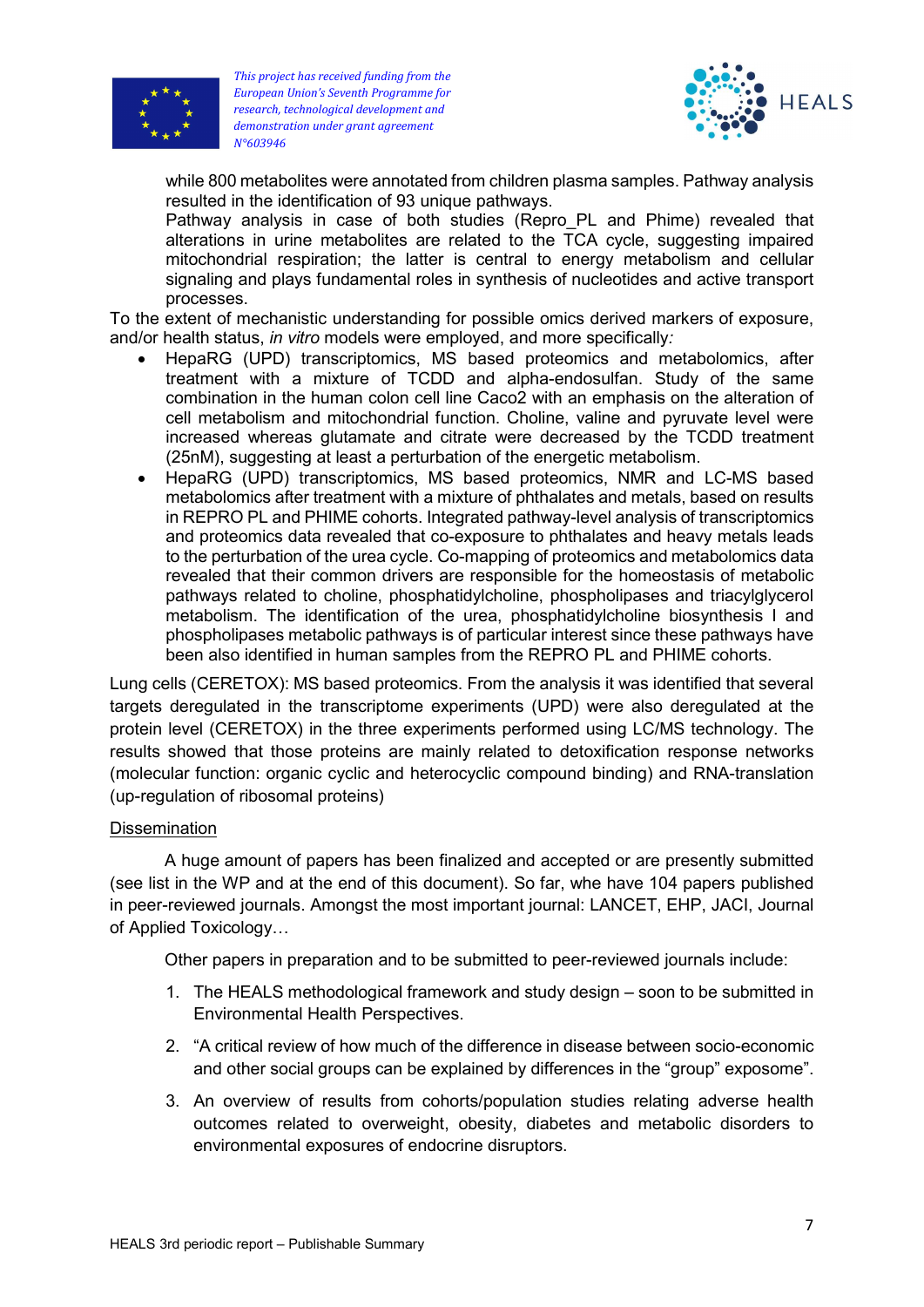



The HEALS paradigm and related issues were also presented several times in scientific congresses and meetings and to stakeholders in public events.

Last but not least, the HEALS project is quoted in international publications.

## 1.3 Expected final results and potential impact and use

HEALS findings will be employed to understand the development of the multifactorial diseases that demand both genetic and environmental exposures to occur and assess the respective health risk to the European population. More in general, the lessons learned from HEALS will be translated into scientific advice towards the development of protocols and guidelines for setting up of a larger European environment and health examination survey and enhancing health risk assessment via the operational use of the exposome.

## 1.4 Relevant contact details and list of partners

## **Partners**

Main contacts: *Isabella.annesi-maesano@inserm.fr or Isabella.annesi-maesano@upmc.fr* denis@eng.auth.gr or Sarigiannis@auth.gr

| $n^{\circ}$    | <b>Organisation Name</b>             | Country   | <b>Principal</b><br>Investigator           | E-mail                                    |
|----------------|--------------------------------------|-----------|--------------------------------------------|-------------------------------------------|
| 1              | Sorbonne Université                  | France    | Dr. Isabella<br>Annesi-<br>Maesano         | isabella.annesi-<br>maesano@inserm.fr     |
| 2              | Aristotle University Of Thessaloniki | Greece    | Prof.<br><b>Dimosthenis</b><br>Sarigiannis | denis@eng.auth.gr                         |
| 3              | Institute Of Occupational Medicine   | <b>UK</b> | Dr. John<br>Cherrie                        | john.cherrie@jom-world.org                |
| 14             | Universitaet Stuttgart               | Germany   | Prof. Dr.<br>Rainer<br>Friedrich           | rainer.friedrich@ier.uni-<br>stuttgart.de |
| 5              | Institut Jozef Stefan                | Slovenia  | Prof. dr.<br>Milena Horvat                 | milena.horvat@ijs.si                      |
| 16             | Universite Paris Descartes           | France    | Prof. Robert<br><b>Barouki</b>             | robert.barouki@parisdescartes.fr          |
| $\overline{7}$ | University Of Bristol                | <b>UK</b> | <b>Prof Clive</b><br>Sabel                 | c.sabel@exeter.ac.uk                      |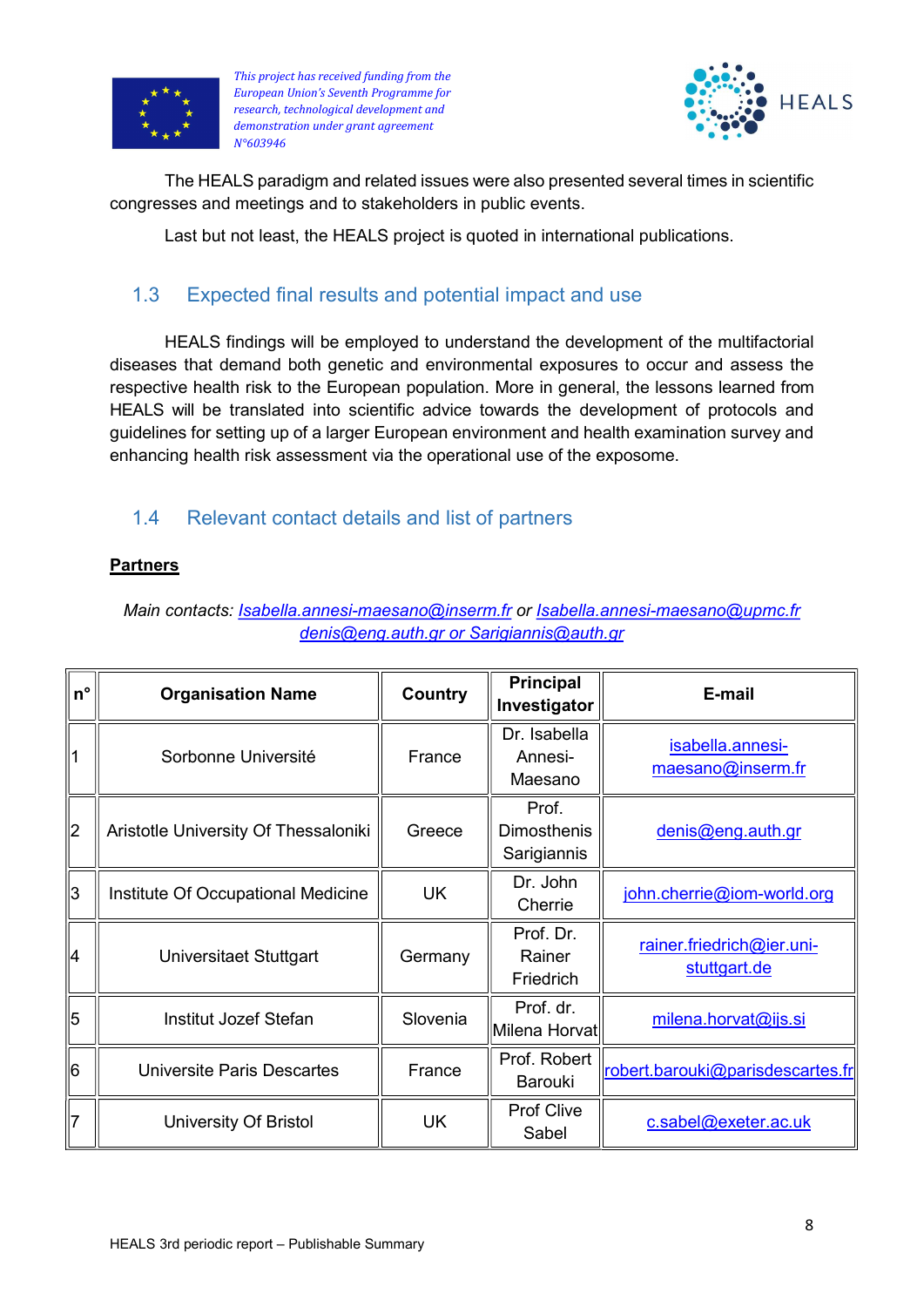



| $n^{\circ}$    | <b>Organisation Name</b>                                                      | Country     | <b>Principal</b><br>Investigator          | E-mail                                       |
|----------------|-------------------------------------------------------------------------------|-------------|-------------------------------------------|----------------------------------------------|
| 8              | Istituto Superiore Di Sanita                                                  | Italy       | Dr. Gemma<br>Calamandrei                  | gemma.calamandrei@iss.it                     |
| ∥9             | Ludwig-Maximilians-Universitaet<br>Muenchen                                   | Germany     | Dr. med.<br>Stephan<br>Böse-O'Reilly      | stephan.boeseoreilly@med.uni-<br>muenchen.de |
| ∥10            | Instytut Medycyny Pracy Nofera                                                | Poland      | Prof.<br>Wojciech<br>Hanke                | kinga@imp.loadz.pl                           |
| $\parallel$ 11 | Teknologian Tutkimuskeskus                                                    | Finland     | Dr. Sami<br>Nousiainen                    | sami.nousiainen@vtt.fi                       |
| $\sqrt{12}$    | The University Of Manchester                                                  | <b>UK</b>   | Dr. AC Povey                              | apovey@manchester.ac.uk                      |
| ∥13            | Nederlandse Organisatie Voor<br>Toegepast Natuurwetenschappelijk<br>Onderzoek | Netherlands | Dr. Rob<br><b>Stierum</b>                 | rob.stierum@tno.nl                           |
| ∥14            | The Secretary Of State For<br>Environment, Food<br>And Rural Affairs (PTRO)   | <b>UK</b>   | Dr. Adrian<br>Charlton                    | adrian.charlton@fera.gsi.gov.uk              |
| ∥15            | Agencia Estatal Consejo Superior<br>De Investigaciones Cientificas            | Spain       | Prof. Joan O.<br>Grimalt                  | joan.grimalt@idaea.csic.es                   |
| ∥16            | University Of Western Macedonia                                               | Greece      | Prof. John<br><b>Bartzis</b>              | bartzis@uowm.gr                              |
| $\parallel$ 17 | Fundacio Privada Parc Cientific De<br>Barcelona                               | Spain       | Dr. Miquel<br><b>Borràs</b>               | mborras@pcb.ub.cat                           |
| ∥18            | Instituto De Engenharia Mecanica<br>(terminated)                              | Portugal    | Prof. Eduardo<br>de Oliveira<br>Fernandes | eof@fe.up.pt                                 |
| ∥19            | Oikon Doo Institut Za Primijenjenu<br>Ekologiju (terminated)                  | Croatia     | Dr. Zdravko<br>Spiric                     | zspiric@oikon.hr                             |
| 20             | Consiglio Nazionale Delle Ricerche                                            | Italy       | Prof.<br>Giovanni<br>Viegi                | viegi@ibim.cnr.it                            |
| 21             | Universidade Do Porto                                                         | Portugal    | Prof.<br>Elisabete<br>Ramos               | eliramos@med.up.pt                           |
| 22∥            | <b>National Centre For Scientific</b><br>Research "Demokritos"                | Greece      | Dr. Leondios<br>Leondiadis                | leondi@rrp.demokritos.gr                     |
| 23             | Universitat Rovira I Virgili                                                  | Spain       | Prof. Marta<br>Schuhmacher                | marta.schuhmacher@urv.cat                    |